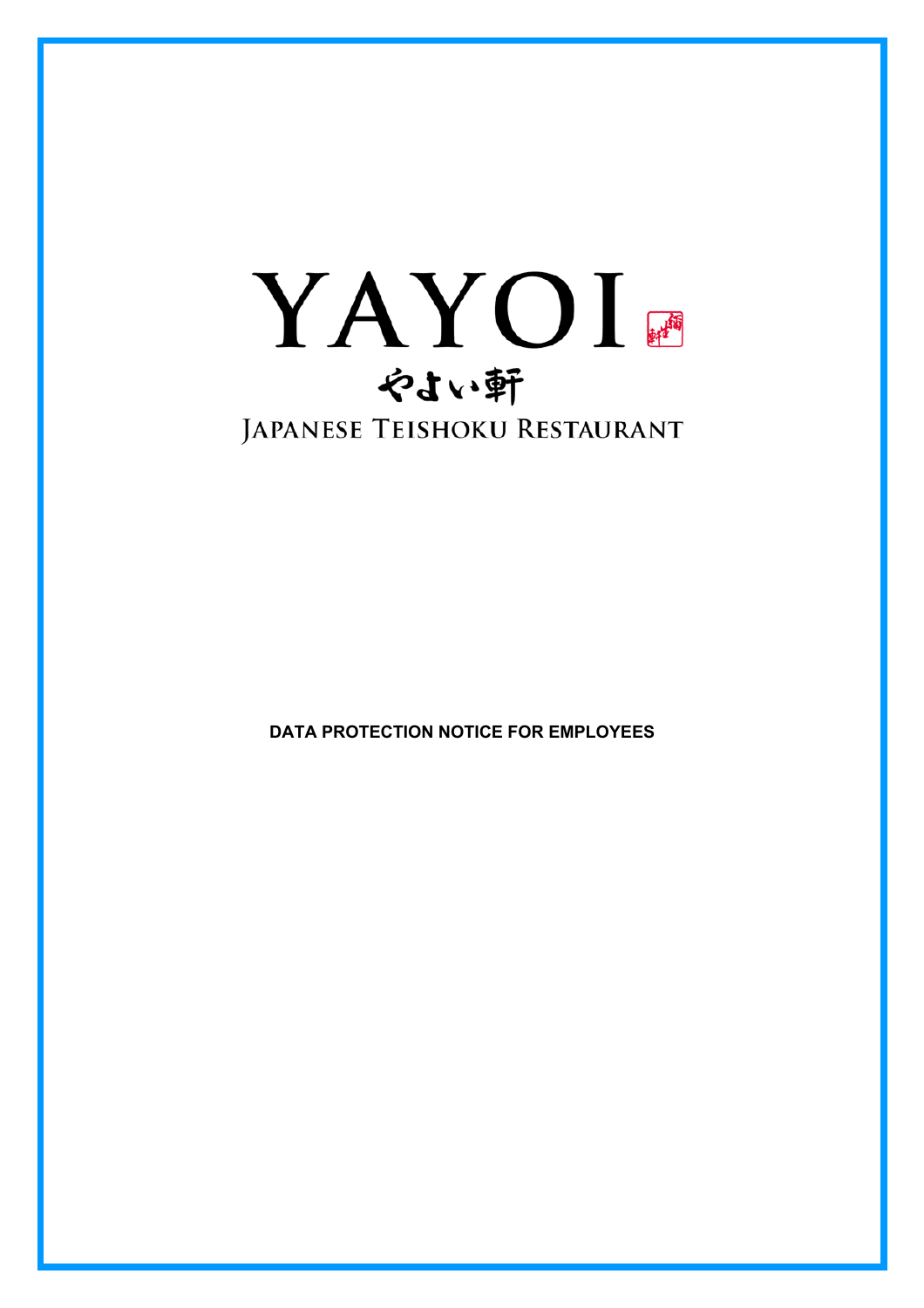### **DATA PROTECTION NOTICE FOR EMPLOYEES**

This Data Protection Notice ("**Notice**") sets out the basis upon which PLENUS & MK PTE LTD ("**we**", "**us**" or "**our**") may collect, use, disclose or otherwise process personal data of employees in accordance with the Personal Data Protection Act ("**PDPA**"). This Policy applies to personal data in our possession or under our control, including personal data in the possession of organisations which we have engaged to collect, use, disclose or process personal data for our purposes.

### **APPLICATION OF THIS NOTICE**

1. This Notice applies to all persons engaged in a contract of service with us (whether on a part-time, temporary or full-time basis) and interns and trainees working at or attached to us (collectively referred to as "**employees**"), and all references to "**employment**" shall apply equally to internships and traineeships (as may be applicable).

#### **PERSONAL DATA**

- 2. As used in this Notice, "**personal data**" means data, whether true or not, about an employee who can be identified: (a) from that data; or (b) from that data and other information to which we have or are likely to have access.
- 3. Personal data which we may collect in the context of your employment with us includes, without limitation, your:
	- (a) Name or alias, gender, NRIC/FIN or passport number, date of birth, nationality, and country and city of birth;
	- (b) Mailing address, telephone numbers, email address and other contact details;
	- (c) Employment and training history;
	- (d) Salary information and bank account details;
	- (e) Details of your next-of-kin, spouse and other family members;
	- (f) Work-related health issues and disabilities; and
	- (g) Performance assessments and disciplinary records.
- 4. Other terms used in this Notice shall have the meanings given to them in the PDPA (where the context so permits).

### **COLLECTION, USE AND DISCLOSURE OF PERSONAL DATA**

5. We generally collect personal data that (a) you knowingly and voluntarily provide in the course of or in connection with your employment or job application with us, or via a third party who has been duly authorised by you to disclose your personal data to us (your "**authorised representative**", which may include your job placement agent), after (i) you (or your authorised representative) have been notified of the purposes for which the data is collected, and (ii) you (or your authorised representative) have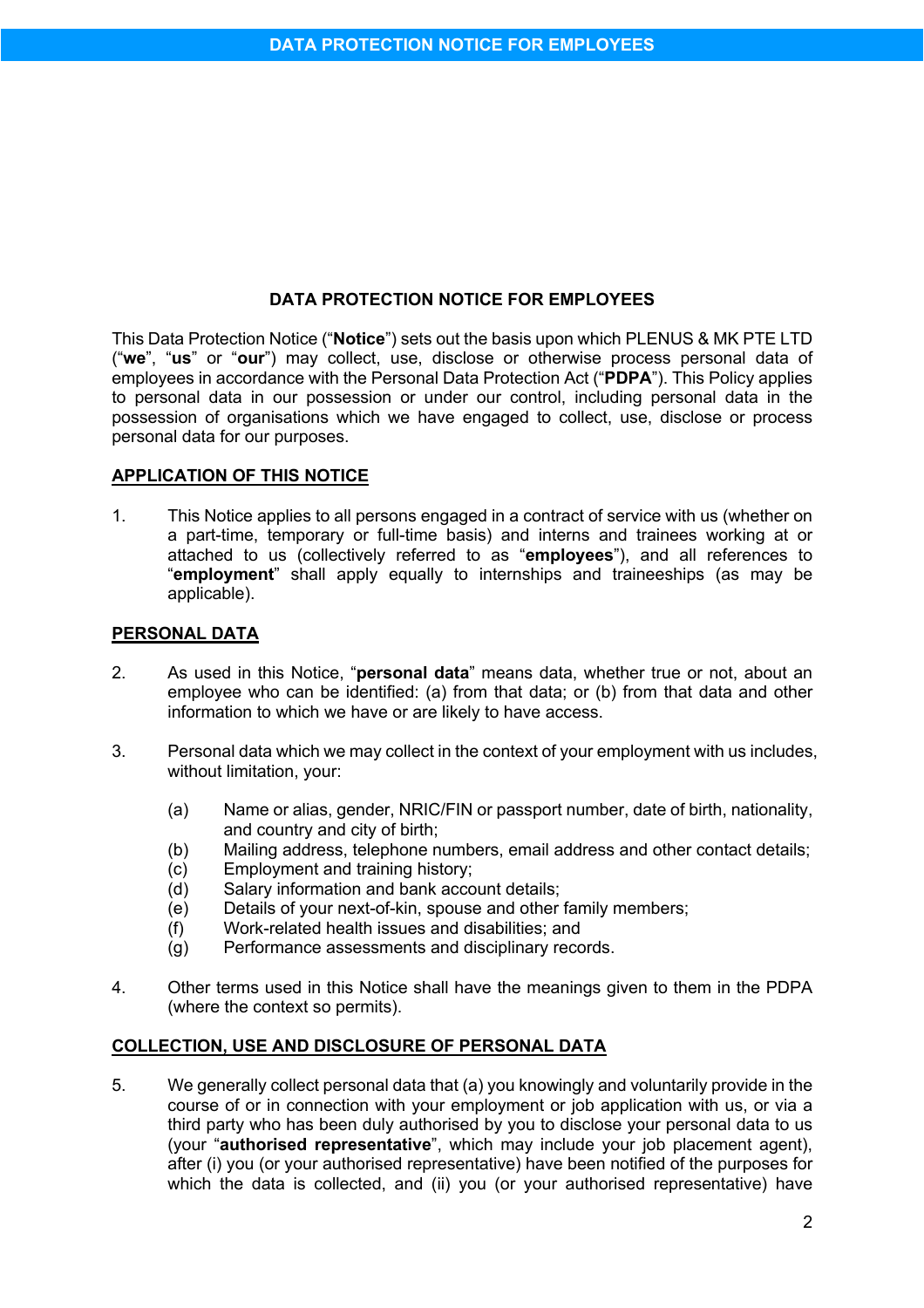provided written consent to the collection and usage of your personal data for those purposes, or (b) collection and use of personal data without consent is permitted or required by the PDPA or other laws. We shall seek your consent before collecting any additional personal data and before using your personal data for a purpose which has not been notified to you (except where permitted or authorised by law).

- 6. Your personal data will be collected and used by us for the following purposes and we may disclose your personal data to third parties where necessary for the following purposes:
	- (a) performing obligations under or in connection with your contract of employment with us, including payment of remuneration and tax;
	- (b) all administrative and human resources related matters within our organisation, including administering payroll, granting access to our premises and computer systems, processing leave applications, administering your insurance and other benefits, processing your claims and expenses, investigating any acts or defaults (or suspected acts or defaults) and developing human resource policies;
	- (c) managing and terminating our employment relationship with you, including monitoring your internet access and your use of our intranet email to investigate potential contraventions of our internal or external compliance regulations, and resolving any employment related grievances;
	- (d) assessing and evaluating your suitability for employment/appointment or continued employment/appointment in any position within our organisation;
	- (e) ensuring business continuity for our organisation in the event that your employment with us is or will be terminated;
	- (f) facilitating any proposed or confirmed merger, acquisition or business asset transaction involving any part of our organisation, or corporate restructuring process; and
	- (g) facilitating our compliance with any laws, customs and regulations which may be applicable to us.
- 7. The purposes listed in the above clauses may continue to apply even in situations where your relationship with us (for example, pursuant to a contract) has been terminated or altered in any way, for a reasonable period thereafter (including, where applicable, a period to enable us to enforce our rights under any contract with you).
- 8. After the lapse of the opt-out period, you may notify us that you no longer wish to consent to the purposes for which your consent was deemed by notification by withdrawing your consent for the collection, use or disclosure of your personal data in relation to those purposes.

# **RELIANCE ON THE LEGITIMATE INTERESTS EXCEPTION**

- 9. In compliance with the PDPA, we may collect, use or disclose your personal data without your consent for the legitimate interests of PLENUS & MK PTE LTD or another person. In relying on the legitimate interests exception of the PDPA, PLENUS & MK PTE LTD will assess the likely adverse effects on the individual and determine that the legitimate interests outweigh any adverse effect.
- 10. In line with the legitimate interests' exception, we will collect, use or disclose your personal data for the following purposes:
	- a. Fraud detection and prevention;
	- b. Detection and prevention of misuse of services; and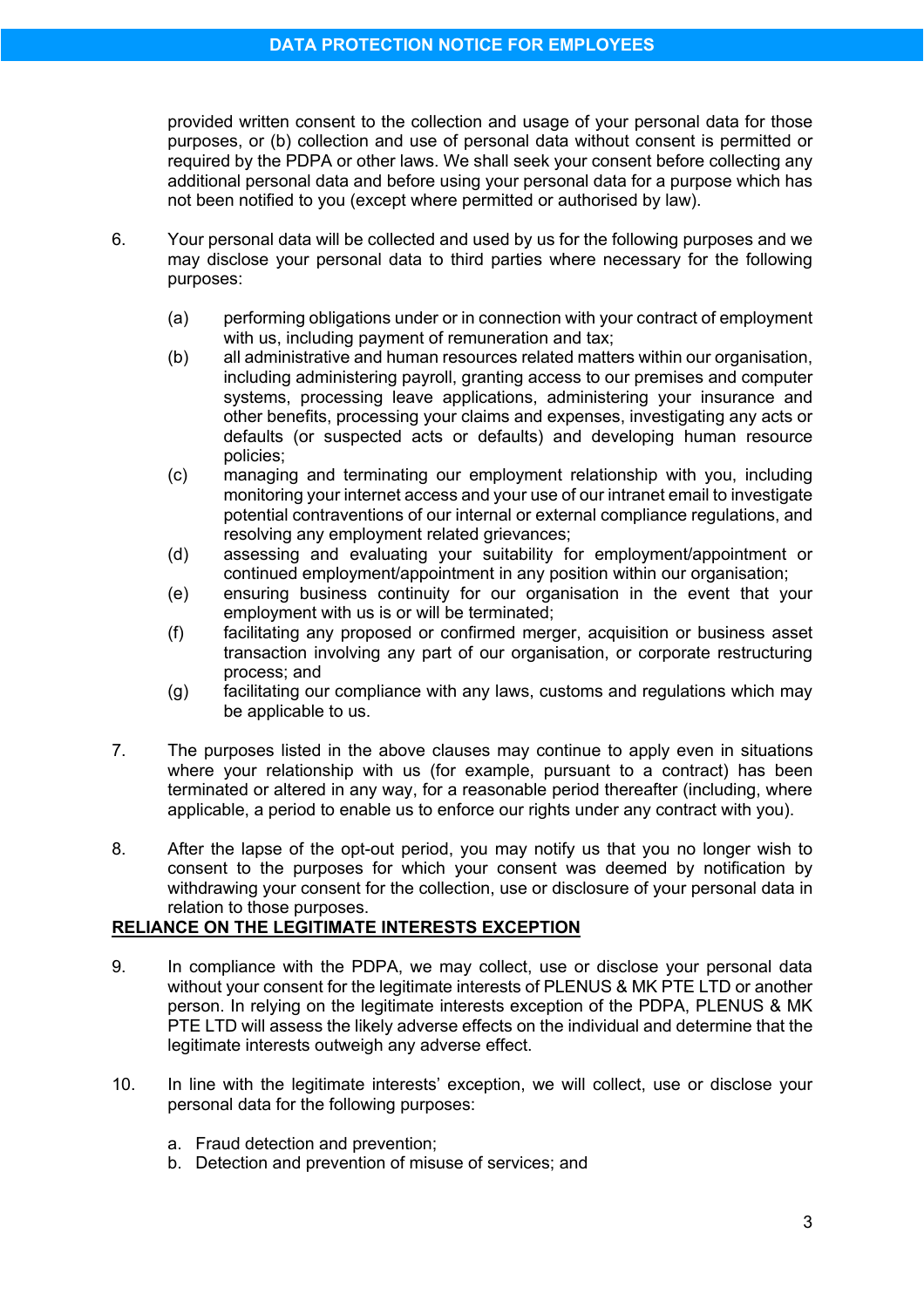c. Collection and use of personal data on company-issued devices to prevent data loss.

The purposes listed in the above clause may continue to apply even in situations where your relationship with us (for example, pursuant to a contract) has been terminated or altered in any way, for a reasonable period thereafter.

## **WITHDRAWING YOUR CONSENT**

- 11. The consent that you provide for the collection, use and disclosure of your personal data will remain valid until such time it is being withdrawn by you in writing. You may withdraw consent and request us to stop collecting, using and/or disclosing your personal data by submitting your request in writing or via email to our Data Protection Officer at the contact details provided below. Please note that withdrawing consent does not affect our right to continue to collect, use and disclose personal data where such collection, use and disclose without consent is permitted or required under applicable laws.
- 12. Upon receipt of your written request to withdraw your consent, we may require reasonable time (depending on the complexity of the request and its impact on our relationship with you) for your request to be processed and for us to notify you of the consequences of us acceding to the same, including any legal consequences which may affect your rights and liabilities to us. In general, we shall seek to process your request within **fourteen (14) business days** of receiving it.

## **ACCESS TO AND CORRECTION OF PERSONAL DATA**

- 13. If you wish to make (a) an access request for access to a copy of the personal data which we hold about you or information about the ways in which we use or disclose your personal data, or (b) a correction request to correct or update any of your personal data which we hold, you may submit your request in writing or via email to our Data Protection Officer at the contact details provided below.
- 14. Please note that a reasonable fee may be charged for an access request. If so, we will inform you of the fee before processing your request.
- 15. We will respond to your request as soon as reasonably possible. In general, our response will be within **fourteen (14) business days.** Should we not be able to respond to your access request within **thirty (30) days** after receiving your access request, we will inform you in writing within **thirty (30) days** of the time by which we will be able to respond to your request. If we are unable to provide you with any personal data or to make a correction requested by you, we shall generally inform you of the reasons why we are unable to do so (except where we are not required to do so under the PDPA).
- 16. Please note that depending on the request that is being made, we will only need to provide you with access to the personal data contained in the documents requested, and not to the entire documents themselves. In those cases, it may be appropriate for us to simply provide you with confirmation of the personal data that our organisation has on record, if the record of your personal data forms a negligible part of the document.

## **PROTECTION OF PERSONAL DATA**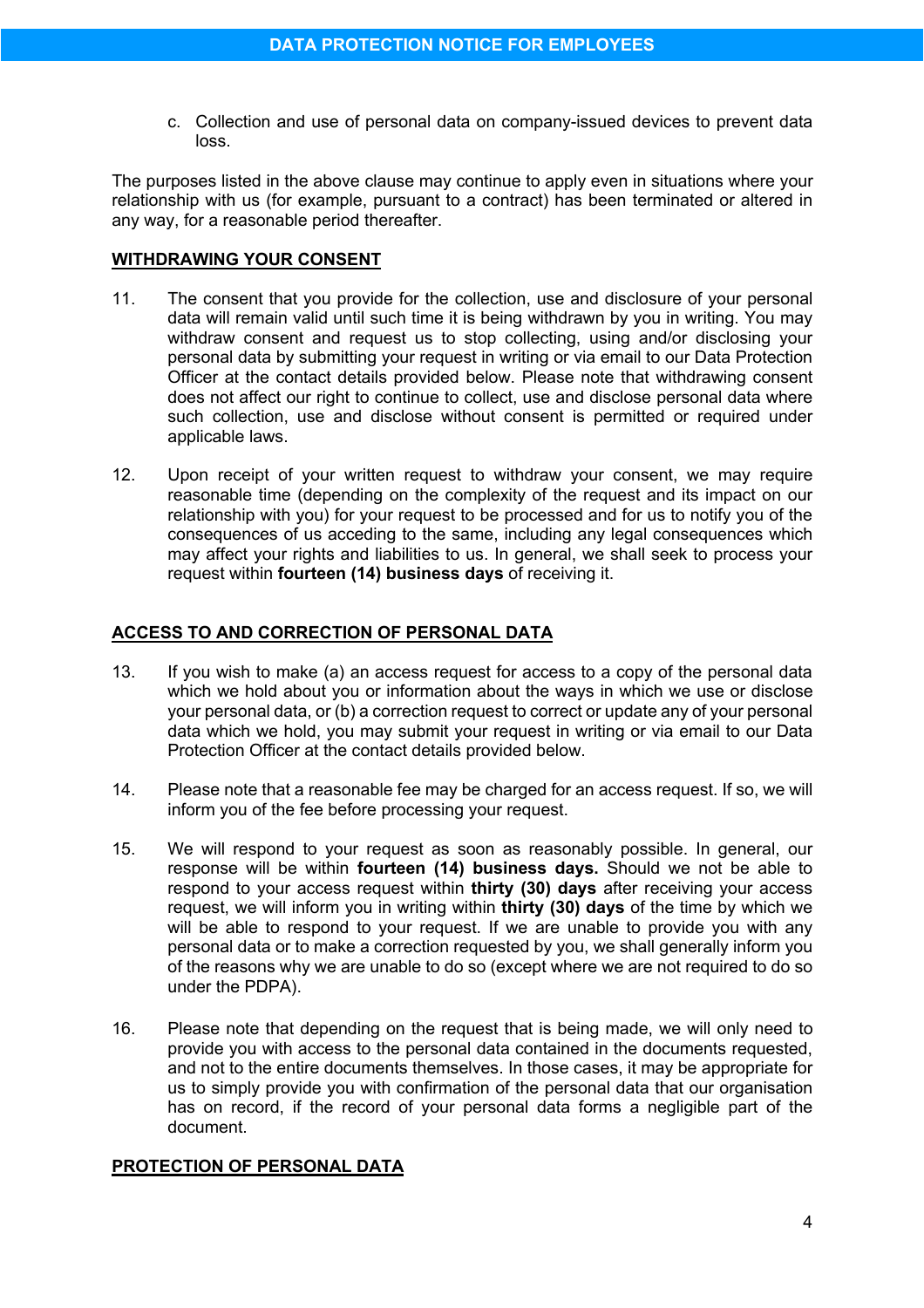- 17. To safeguard your personal data from unauthorised access, collection, use, disclosure, copying, modification, disposal or similar risks, we have introduced appropriate administrative, physical and technical measures such as minimised collection of personal data, authentication and access controls (such as good password practices, need-to-basis for data disclosure, etc.), encryption of data, up-to-date antivirus protection, and regular patching of operating system and other software
- 18. You should be aware, however, that no method of transmission over the Internet or method of electronic storage is completely secure. While security cannot be guaranteed, we strive to protect the security of your information and are constantly reviewing and enhancing our information security measures.

#### **ACCURACY OF PERSONAL DATA**

19. We generally rely on personal data provided by you (or your authorised representative). In order to ensure that your personal data is current, complete and accurate, please update us if there are changes to your personal data by informing our Data Protection Officer in writing or via email at the contact details provided below.

### **RETENTION OF PERSONAL DATA**

- 20. We may retain your personal data for as long as it is necessary to fulfil the purposes for which they were collected, or as required or permitted by applicable laws.
- 21. We will cease to retain your personal data, or remove the means by which the data can be associated with you, as soon as it is reasonable to assume that such retention no longer serves the purposes for which the personal data were collected, and are no longer necessary for legal or business purposes.

### **TRANSFERS OF PERSONAL DATA OUTSIDE OF SINGAPORE**

22. We generally do not transfer your personal data to countries outside of Singapore. However, if we do so, we will obtain your consent for the transfer to be made and will take steps to ensure that your personal data continues to receive a standard of protection that is at least comparable to that provided under the PDPA.

### **DATA PROTECTION OFFICER**

23. You may contact our Data Protection Officer if you have any enquiries or feedback on our personal data protection policies and procedures; or if you wish to make any request, in the following manner:

**Contact No. : 62249422 Email Address : dpo@yayoi.sg**

#### **EFFECT OF NOTICE AND CHANGES TO NOTICE**

- 24. This Notice applies in conjunction with any other policies, notices, contractual clauses and consent clauses that apply in relation to the collection, use and disclosure of your personal data by us.
- 25. We may revise this Notice from time to time without any prior notice. You may determine if any such revision has taken place by referring to the date on which this